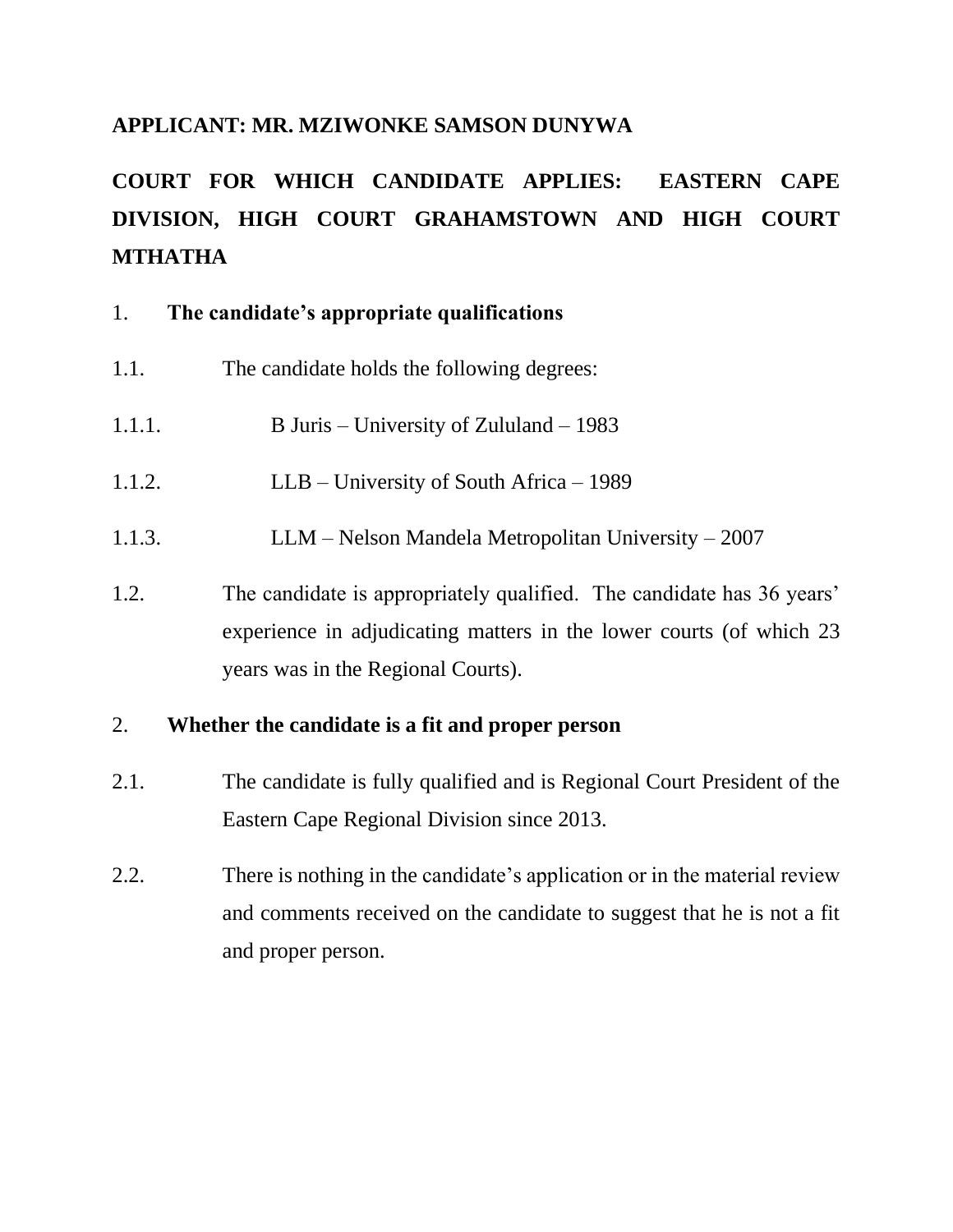## 3. **Whether the candidate's appointment would help to reflect the racial and gender composition of South Africa**

- 3.1. The candidate is an African male which would enhance the racial composition of the bench.
- 3.2. His appointment will not enhance gender representivity on the bench.

## 4. **The candidate's knowledge of the law, including constitutional law**

- 4.1. The candidate indicates that he has experience in both criminal and civil law.
- 4.2. During the course of his career the candidate has advised numerous public entities on the interpretation and application of the regulatory framework applicable to such institutions. The candidate was the investigator in the disciplinary proceedings of the Chief Magistrates of Kimberley and Kempton.

## 5. **The candidate's commitment to the values of the Constitution**

5.1. A reading of the candidate's application and the judgments annexed thereto indicate that he appears to recognize the values enshrined in the Constitution.

#### 6. **Whether any judgments have been overturned on appeal**

6.1. Question omitted on the review.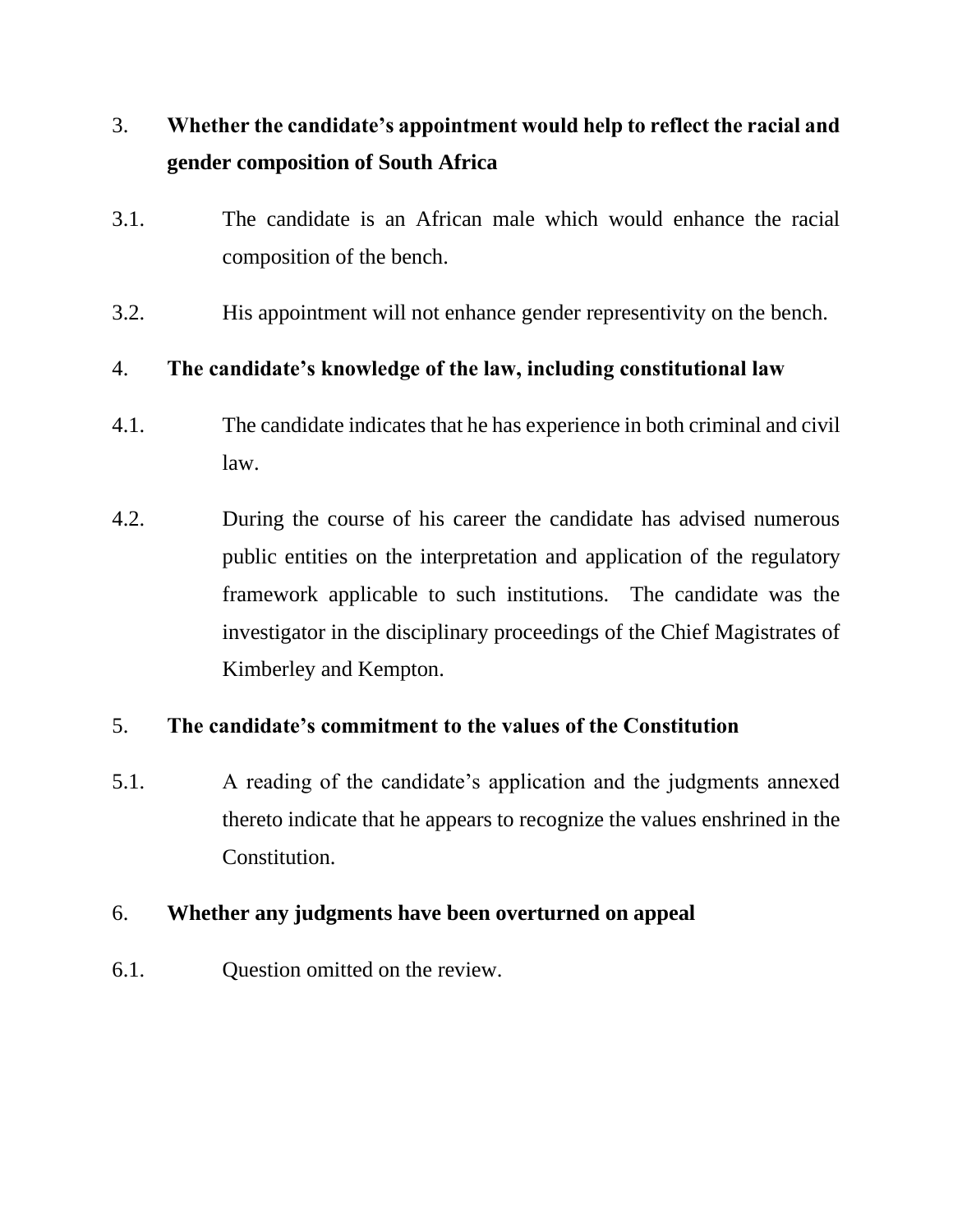#### 7. **The extent and breath of the candidate's professional experience**

- 7.1. The candidate was been a Lower Courts and Regional Court Magistrate from 1983 to present.
- 7.2. As stated before, the candidate has acted as a Regional Court Magistrate, Eastern Cape for a period of approximately 23 years.

## 8. **The candidate's linguistic and communication skills**

8.1. The candidate's judgments are in English and the reading thereof shows that his linguistic and communication skills are good.

## 9. **The candidate's ability to produce judgments promptly**

9.1. Question omitted from review.

## 10. **The candidate's fairness and impartiality**

10.1. There is nothing to suggest that the candidate is not impartial.

## 11. **The candidate's independent mindedness**

11.1. No adverse comments regarding the candidate's independent mindedness have been noted.

## 12. **The candidate's ability to conduct court proceedings**

12.1. The candidate has an excellent ability to conduct Court proceedings.

## 13. **The candidate's administrative ability**

13.1. Question omitted from review.